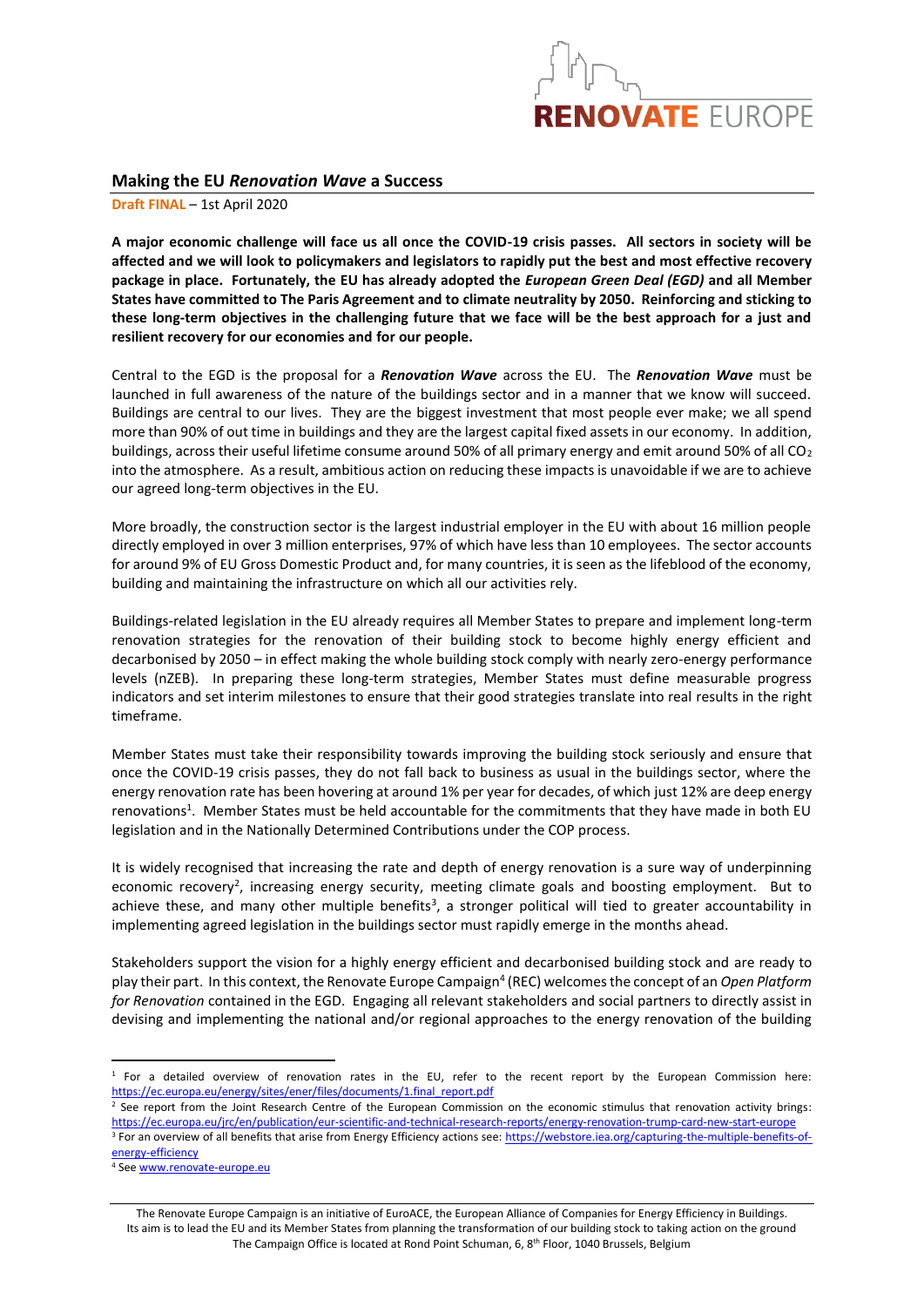

stock is a very effective way of ensuring acceptance for the challenging measures and requirements that achieving a highly energy efficient and decarbonised stock will bring.

The preparation of the Strategic Communication of the European Commission on the *Renovation Wave* provides an unmissable opportunity for economic recovery and social prosperity. The REC proposes that the following **10 principles**, all equally important, be followed in an innovative, socially just and technologically advanced approach to ensure that early success is achieved. We also stand ready to further elaborate on these principles and to assist the economic and societal recovery in every way open to us.

- 1. **In all projects and programmes, apply the energy efficiency first principle to significantly reduce primary energy consumption in our building stock.** As we significantly reduce energy consumption in our buildings, we increase comfort and well-being for owners and occupants. We also increase energy security in the EU, and we open the way to a highly cost-effective use of renewable energy sources. Joining up initiatives from different parts of energy policy makes sense.
- 2. **Scale up good practice experiences.** For decades, the EU has been funding successful, innovative research into how to deep energy renovate our buildings. It is time to take the outcomes of those projects<sup>5</sup> and apply them widely across the EU.
- 3. **Impose obligations to renovate defined segments of the building stock to an ambitious energy performance requirement.** One example of this approach is the policy in The Netherlands which will not allow, from 2023, any office building with an energy performance label below C to be let on the market. The requirement will be tightened to energy performance label A by 2030. This has led to office buildings all over The Netherlands being energy renovated before being let to a new tenant. For each region and country, the competent authority must select the segments that are the most promising to address and set the specific minimum energy performance standards for each segment chosen so that they are in line with climate neutrality by 2050.
- 4. **Consider the impact of ownership structures and consumer segmentation.** Just as all buildings are not the same, there is a wide variety of building ownership cultures around the EU that energy renovation projects and programmes must consider when creating tailor-made solutions on a segmentby-segment basis. Two suggested actions are to create a clear segmentation of demand and supply needs and concerns (a *customer journey mapping* as often established by marketing specialists) and a categorisation of consumers of energy renovation services (according to the principle of *personas<sup>6</sup>* ).
- 5. **Adopt an area-based approach to assist in scaling up energy renovations whilst simultaneously delivering social, economic and environmental benefits to the community.** In addition to addressing selected segments of the building stock, many regions will benefit by taking an area-based approach whereby whole neighbourhoods have all buildings energy renovated under one programme. This approach requires a range of support services to be in place to ensure that it is expertly planned, very competently executed and masterfully communicated to ensure public support and is a means of reducing overall costs whilst improving the quality of the outcomes.
- 6. **Create or reinforce agencies in each Member State to facilitate and coordinate national and local actions, remove regulatory and non-regulatory barriers and oversee the implementation of deep energy renovation in the country.** A necessary support for success is national and/or regional renovation agencies that are connected to existing local and city-level initiatives that are actively ensuring successful energy renovations are being rolled out in their areas. These agencies will play a crucial role in joining up and coordinating the efforts that are already happening at each governance level and should be linked to relevant competencies in EU Institutions and EU level programmes and funding opportunities.
- 7. **Use trigger points in the life of a building to motivate deep energy renovations.** In addition to seeking energy savings, many valid motivations exist to undertake a renovation of an existing building such as increased accessibility, a change of use, a change of ownership or a reconfiguration of the building. Using such moments to require a deep energy renovation ensures that there in no lock-in effect that

<sup>&</sup>lt;sup>5</sup> A listing of some of the projects will be provided in the final version of this paper.

<sup>&</sup>lt;sup>6</sup> For a definition see:<https://www.interaction-design.org/literature/topics/personas>

The Renovate Europe Campaign is an initiative of EuroACE, the European Alliance of Companies for Energy Efficiency in Buildings. Its aim is to lead the EU and its Member States from planning the transformation of our building stock to taking action on the ground The Campaign Office is located at Rond Point Schuman, 6, 8<sup>th</sup> Floor, 1040 Brussels, Belgium